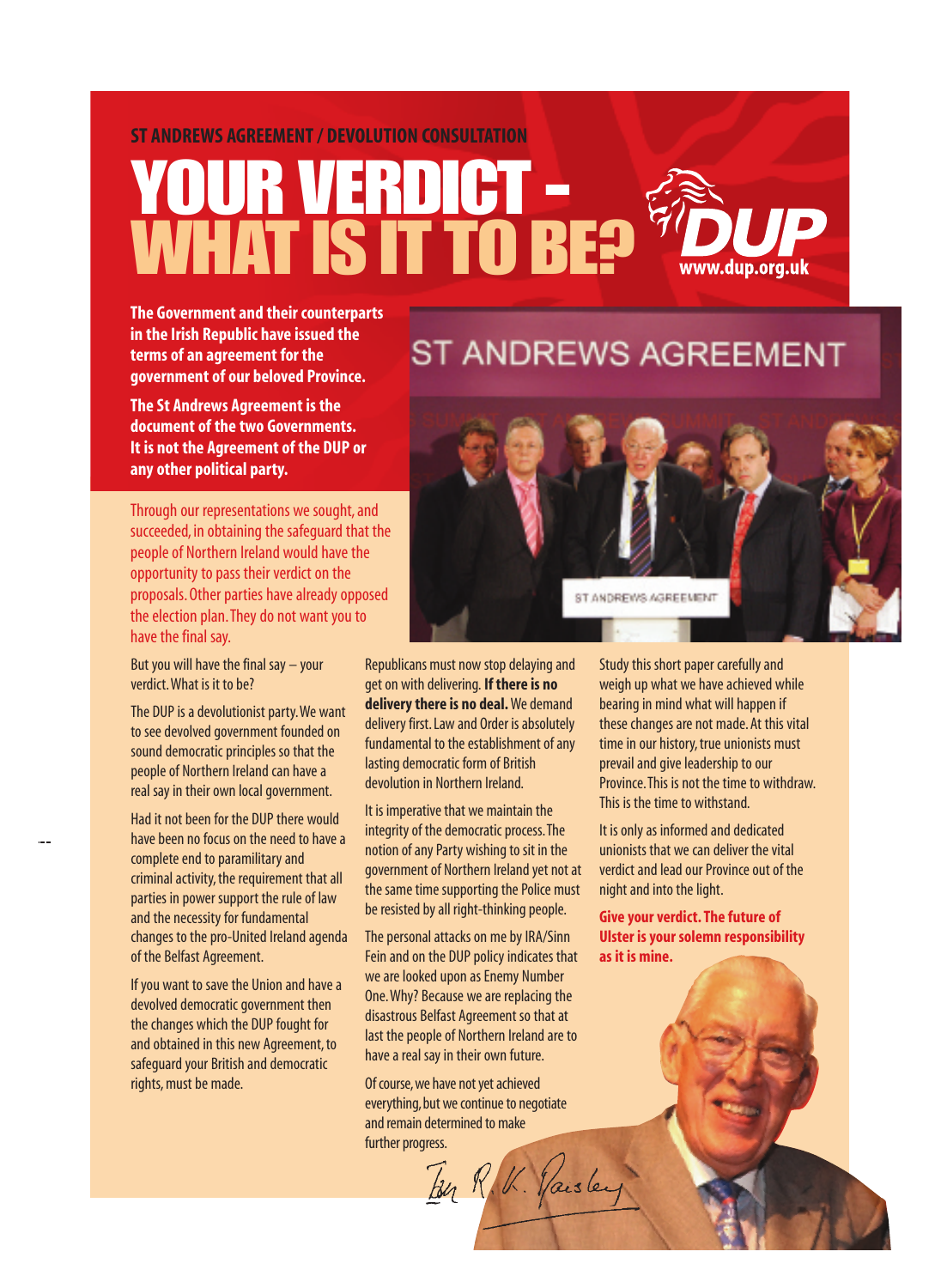## **WHAT THE ST ANDREWS AGREEMENT MEANS:**

1. Fundamental Changes to the Belfast Agreement.

2. A DUP veto on all significant decisions – never again will Ministers be able to take decisions in defiance of the unionist community.

3. A DUP veto on North South decisions.

4. Strong DUP influence on all policies affecting Northern Ireland - accountable local decision-making instead of Direct Rule.

5. Implementation of measures to ensure Fairness and Equality for unionists.

6.The retention of Academic Selection.

7. A Cap on Rates.

8. Local Control of issues such as water charges.

9. Assembly to take responsibility for RPA with ability to block its all-Ireland agenda.

10. Sinn Fein having to give full support to policing and the criminal justice system.

11. An automatic end to 50/50 recruitment as soon as composition of the PSNI reaches 30% Roman Catholics.

12. No date for the devolution of policing and justice powers and a DUP veto over when this takes place.

13.Westminster Northern Ireland Grand Committee to meet in province.

14. An end to all IRA paramilitary activity.

15. A complete end to all IRA criminal activities.

16. A testing period to ensure republicans have delivered.

17. Unionists no longer having to jump first- no delivery means no deal.

18.The electorate given an opportunity to pass their verdict.

19. Commitment to increased funding for victims.

20. A Financial Package for Northern Ireland.

## **WORK IN PROGRESS:**

**Whilst the St Andrews Agreement has been published negotiations are still ongoing to make further progress across a whole range of issues. Satisfactory progress on these issues will also be required before devolution can be restored. These include:**

• Arrangements to move away from mandatory coalitions.

- Putting in place mechanisms to deal with breaches / default by republicans.
- Further Fairness and Equality Measures for the unionist community.
- Details of the Financial Package.
- Securing progress on resolving issue of parading.
- Clarifying the potential impact, if any, of Government proposals regarding ex-prisoners and the Irish language.
- Confirming implementation arrangements for all other proposals.

**We are continuing to negotiate on these and many other issues.**

# **NO RELIANCE ON ASSURANCES**

Unlike the UUP, the Democratic Unionist Party will place no reliance on any assurances from Government or other parties, whether verbal or written.The test for the DUP will be whether commitments have been met by inclusion in legislation or promises already delivered upon.

### **There will be no deal without delivery.**

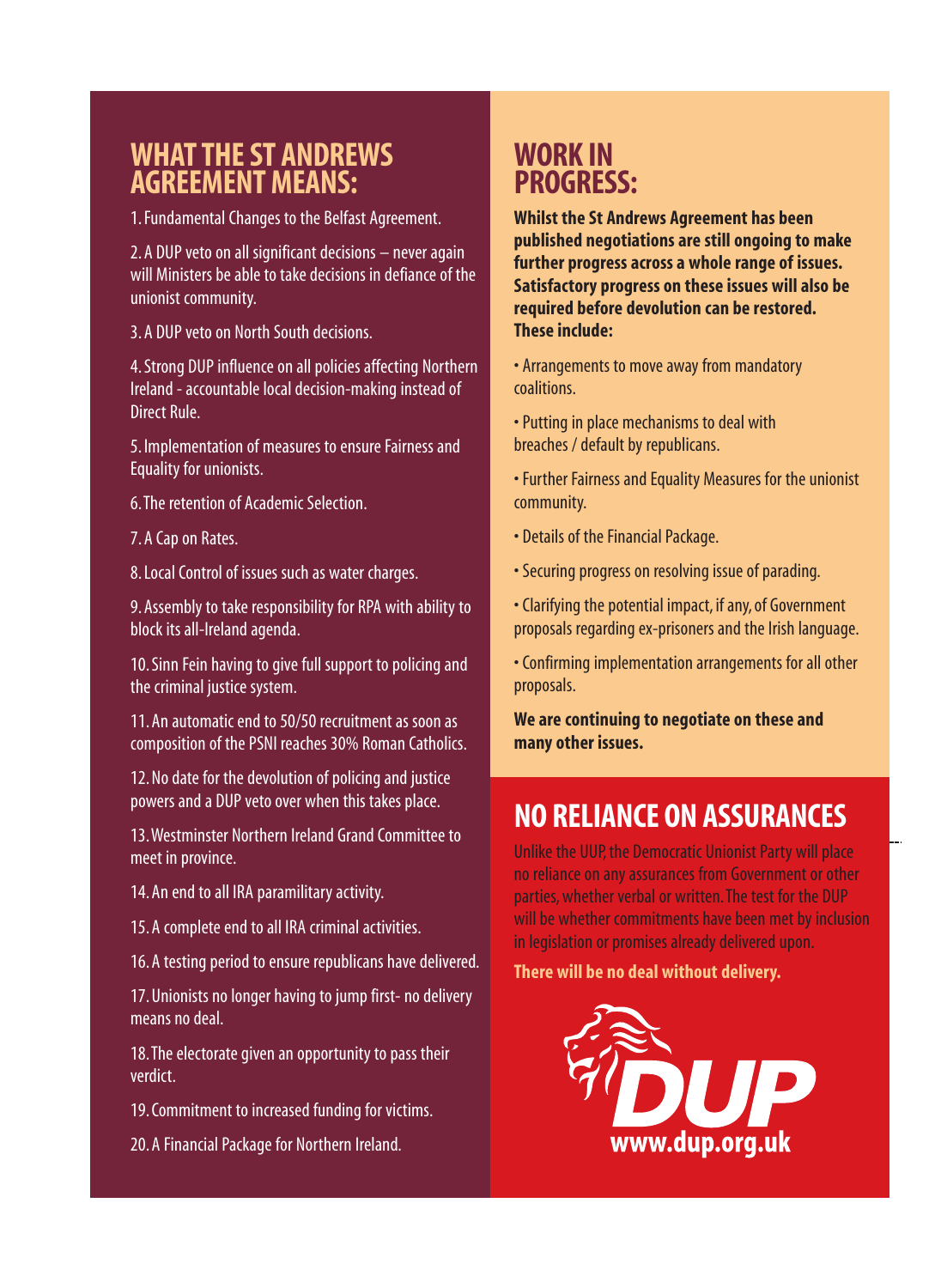

ST ANDREWS AGREEMENT

13TH OCTOBER 2006

## BELFAST AGREEMENT **ST ANDREWS** AGREEMENT **UUP NEGOTIATIONS DUP NEGOTIATIONS** V

While the St Andrews Agreement is undoubtedly a better package than the Belfast Agreement the issue we have to determine is not whether it is a fairer deal but whether it provides for a fair deal.

| The Belfast Agreement allowed republicans to enter                                                                                            | The DUP forced substantial decommissioning of the IRA's                                                                                                                                                                                                                                               |
|-----------------------------------------------------------------------------------------------------------------------------------------------|-------------------------------------------------------------------------------------------------------------------------------------------------------------------------------------------------------------------------------------------------------------------------------------------------------|
| government without giving up one gun or bullet.                                                                                               | illegal weapons where the UUP failed.                                                                                                                                                                                                                                                                 |
| The Belfast Agreement allowed those who continued terrorist                                                                                   | The DUP have forced republicans, kicking and screaming,                                                                                                                                                                                                                                               |
| activity and criminality into government.                                                                                                     | down the road of ending paramilitary and criminal activity.                                                                                                                                                                                                                                           |
| The Belfast Agreement destroyed the Royal Ulster Constabulary                                                                                 | The St Andrews Agreement requires republicans to openly                                                                                                                                                                                                                                               |
| and decimated policing morale.                                                                                                                | support the police.                                                                                                                                                                                                                                                                                   |
| The Belfast Agreement allowed terrorists found guilty in our                                                                                  | The St Andrews Agreement requires republicans to support                                                                                                                                                                                                                                              |
| Courts out of jail to escape the punishment set by the judiciary.                                                                             | the Rule of Law including the Courts and the judicial process                                                                                                                                                                                                                                         |
| The Belfast Agreement allowed 447 paramilitary prisoners to<br>walk free.                                                                     | As a result of the present negotiations the Government<br>have agreed to abandon proposals to give an amnesty to<br>'On The Runs'.                                                                                                                                                                    |
| The Belfast Agreement set up unaccountable all-Ireland bodies.                                                                                | The St Andrews Agreement ensures all North/Southery is fully<br>accountable to Northern Ireland's elected representatives.                                                                                                                                                                            |
| The Belfast Agreement handed power to nationalist Assembly<br>Ministers without them either being accountable or collectively<br>responsible. | The St Andrews Agreement ensures no significant decisions<br>can be taken without unionist approval.                                                                                                                                                                                                  |
| There was no satisfactory Financial Package to aid Northern                                                                                   | The St Andrews Agreement commits the government to a                                                                                                                                                                                                                                                  |
| Ireland and devolution arising from the Belfast Agreement.                                                                                    | significant financial package.                                                                                                                                                                                                                                                                        |
| The Belfast Agreement brought concessions to nationalists<br>and ignored unionist needs.                                                      | The government at St Andrews has made commitments to<br>provide greater fairness and equality for unionists.                                                                                                                                                                                          |
|                                                                                                                                               | In addition agreements have been reached with the government,<br>consequent on moving forward, that decisions on Water<br>Charging and the Review of Public Administration will be left<br>to a new Executive, Northern Ireland Rates will be capped and<br>academic selection will not be abolished. |
| Crucially under the Belfast Agreement Sinn Fein was in                                                                                        | Whereas, under the proposed St Andrews agreement,                                                                                                                                                                                                                                                     |
| Government before decommissioning even commenced,                                                                                             | Sinn Fein will only be in Government after decommissioning                                                                                                                                                                                                                                            |
| and whilst criminality and paramilitary and terrorist activity                                                                                | and an end to criminality, paramilitary and terrorist activity                                                                                                                                                                                                                                        |
| continued, without even a commitment to deal with them.                                                                                       | have been proven.                                                                                                                                                                                                                                                                                     |